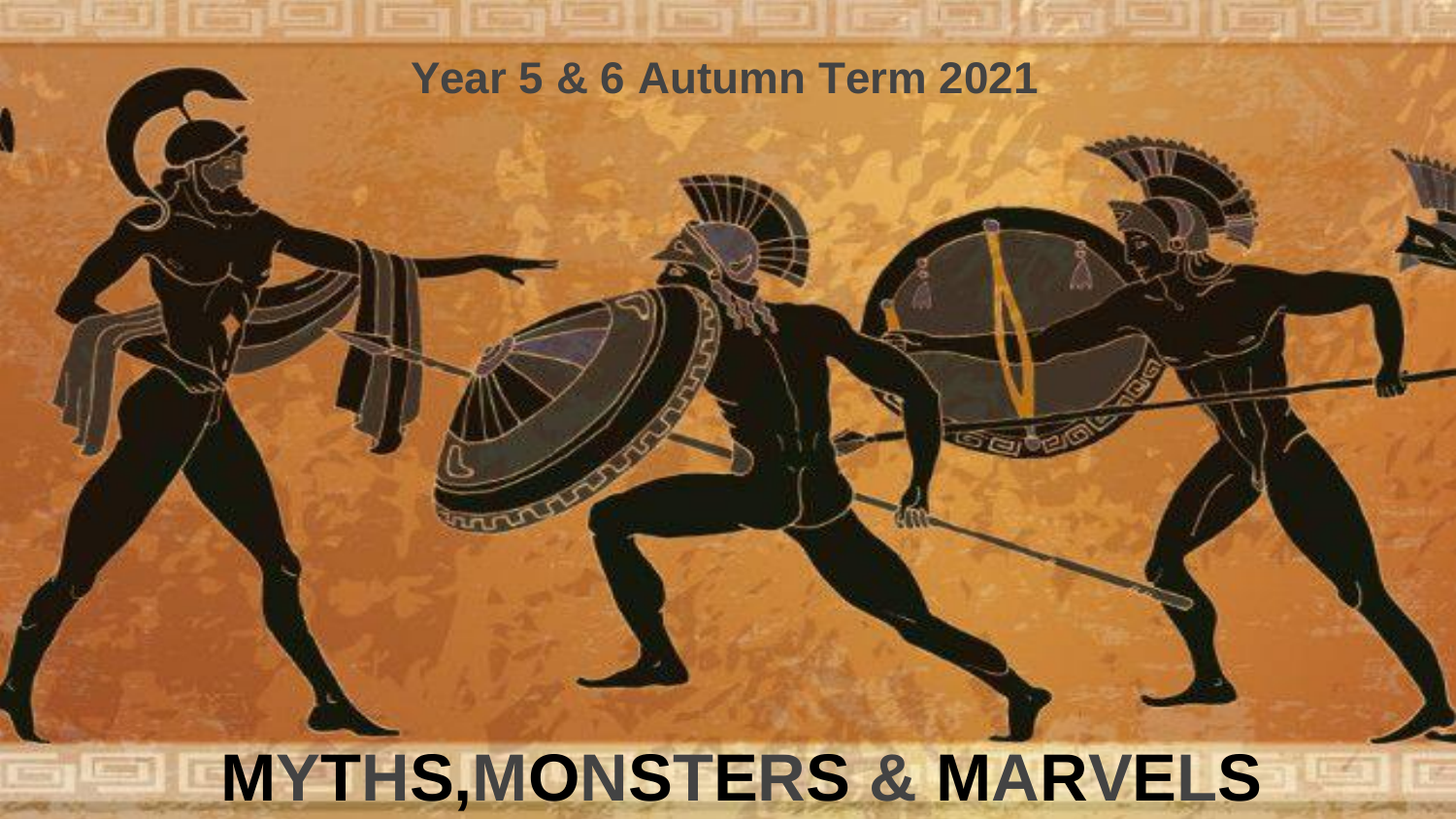**For our Learning Journey we will take a trip back to one of the most fascinating civilisations in history as we will discover Ancient Greece! In this topic work we will:**

Explore how much of this civilisation is still evident in our society today.

Discover the people, the inventions, the art, the technology, the mythology and so much more.

- Use research skills to investigate what life was like on a daily basis for the Ancient Greeks.
- Study the origin of the Olympic Games and how it compares to the Olympics of today. Focus on the Para-Olympics, considering the importance of equality of opportunity when exploring the British values.
	- · Organise and communicate a mini project on the role of women in ancient Greece
	- Explore how we use Greek ideas today.
- Greek Philosophers.

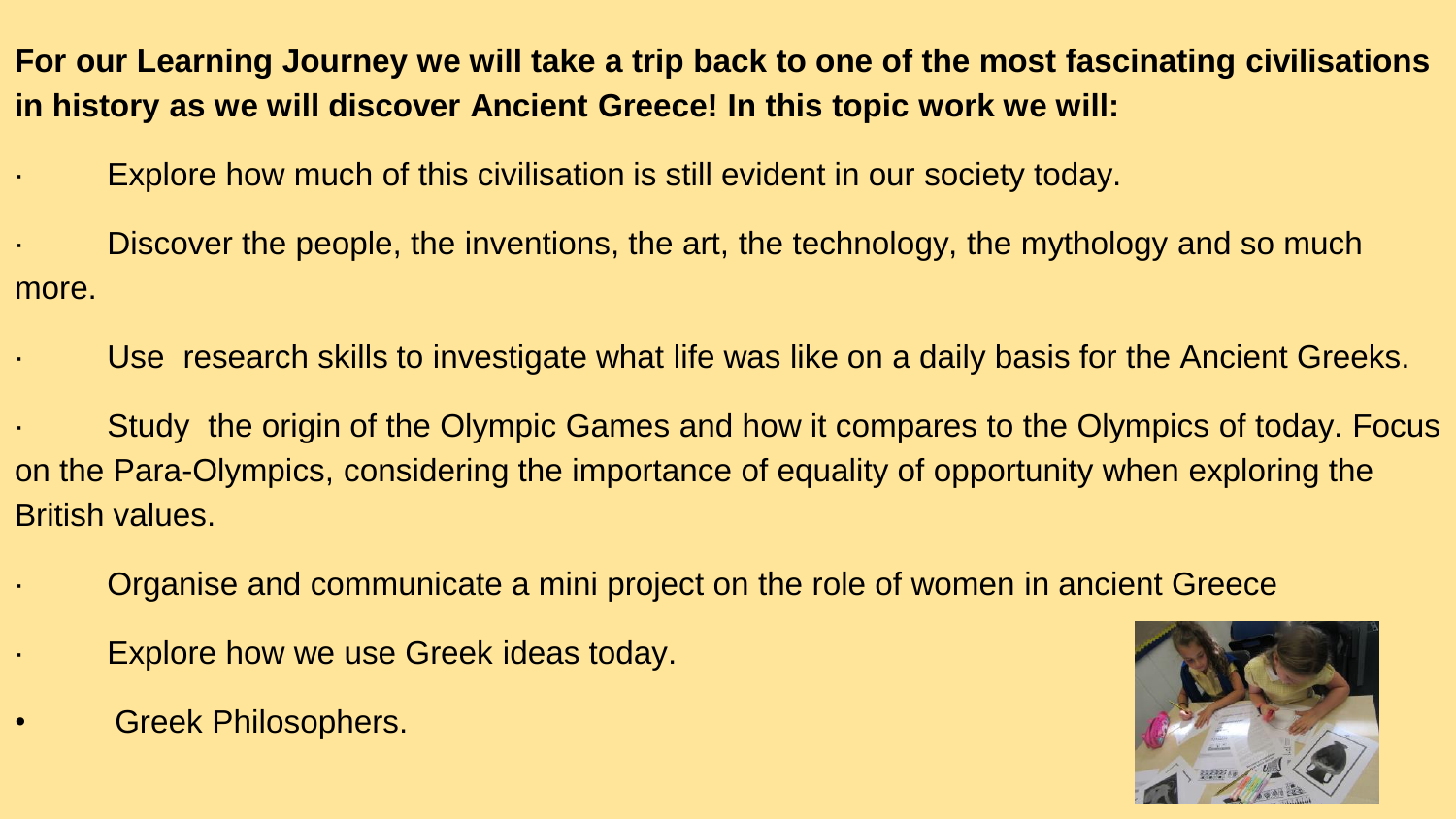**Stunning Starter** - To open our topic we have immersed ourselves in Ancient Greek visual culture by creating stunning collages depicting artefacts, architecture and sculpture. We have also designed our own Greek vases, using geometric and organic shapes to make an ordered pattern.

### **Marvellous Middle** - We will make and sample Greek food.

**Fabulous Finish** – In honour of Zeus, King of the Greek Gods, we will hold our own Olympic Games!

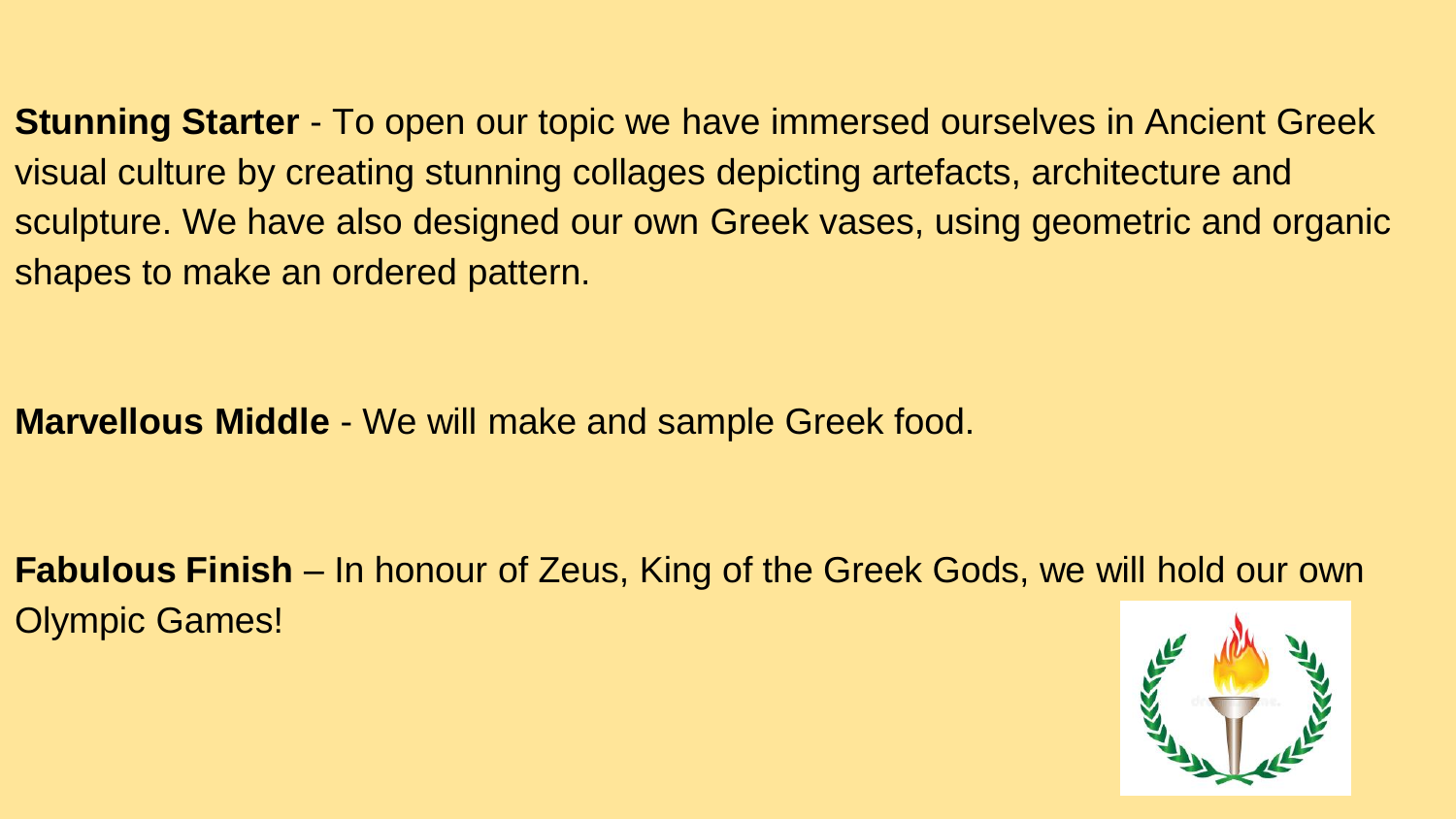



#### **To link in with our topic we will be reading:**

*Percy Jackson and the Lightning Thief* by Rick Riordan:

*'The Lightning Thief is an American fantasy-adventure novel based on Greek mythology. The novel charts the adventures of modern-day twelve-year-old Percy Jackson as he discovers he is a demigod, the son of a mortal woman and the Greek god Poseidon. Percy and his friends Annabeth Chase and Grover Underwood go on a quest to find Zeus's stolen lightning bolt and prevent a war among the gods Zeus, Poseidon, and Hades'.*

*Who Let the Gods Out?* by Maz Evans:

*'When a shooting star crashes to earth, it lands Eliot smack bang in the path of Virgo - a young Zodiac goddess on a mission. But when the pair accidentally release Thanatos, a wicked death daemon imprisoned beneath Stonehenge, they've got nowhere to turn for help but to the old Olympian gods'.*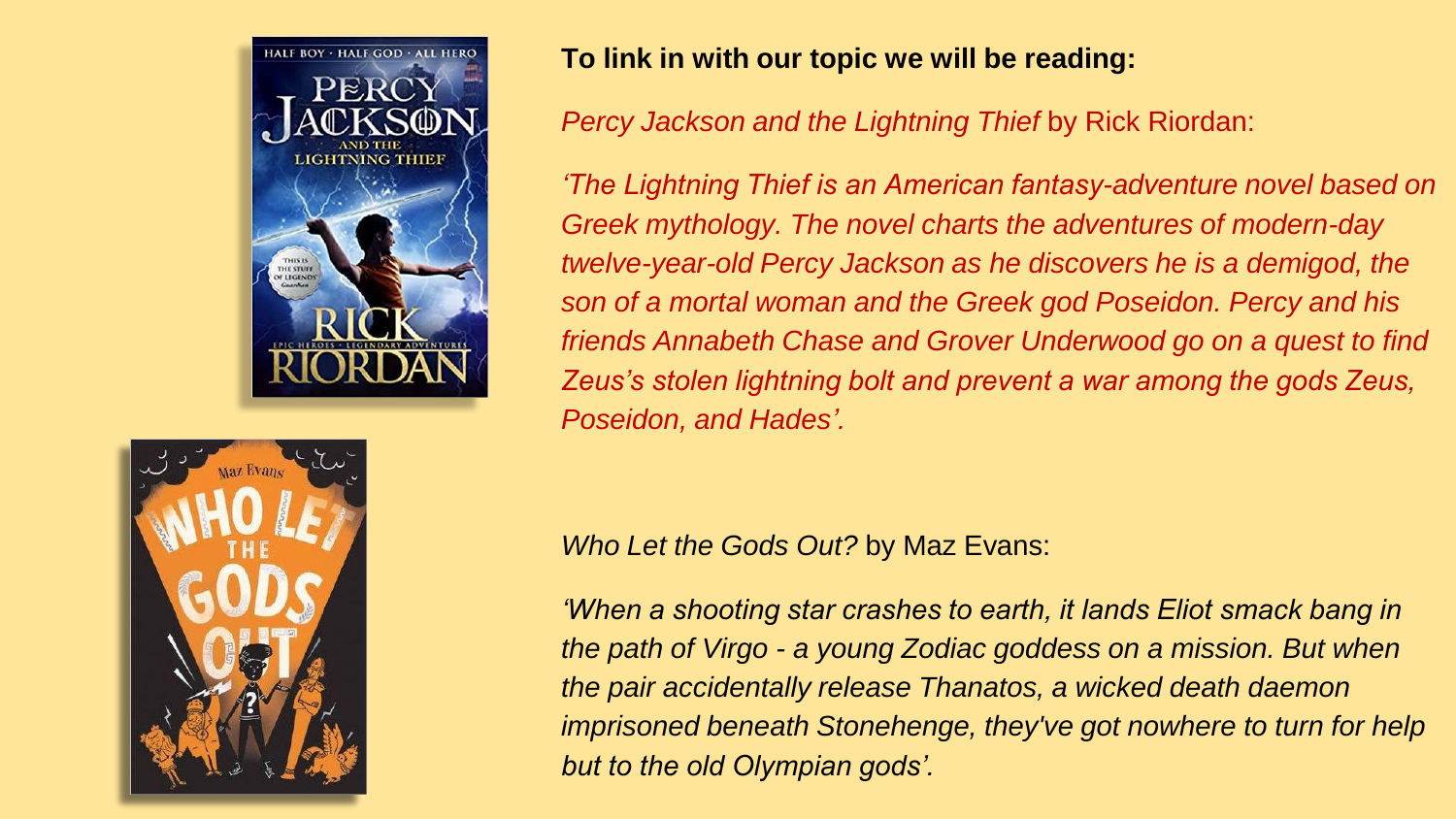### **Enrichment Activities Ideas to do at home:**

*Term 1 task/tasks due in by 4th October*

*Term 2 task/tasks due in by 15th November* 

- · Topic Research Modern Greece Vs Modern UK: 4 points
- Research and record details about the modern-day countries of Greece and the UK. Present your findings however you choose—this could be a poster, written down, PowerPoint—the choice is yours! **3 points**
- Survey Time Conduct a survey to find out what people's favourite Olympic Sport is. Present your results in a pictogram or bar chart. **3 points**
- Create a fact file on a number of your favourite Greek Gods and Goddesses. You could also make a series of posters and / or portraits. **4 points**

Collage - Make a collage using pictures from holiday brochures or the internet showing ancient buildings and interesting place to visit in Greece. **3 points**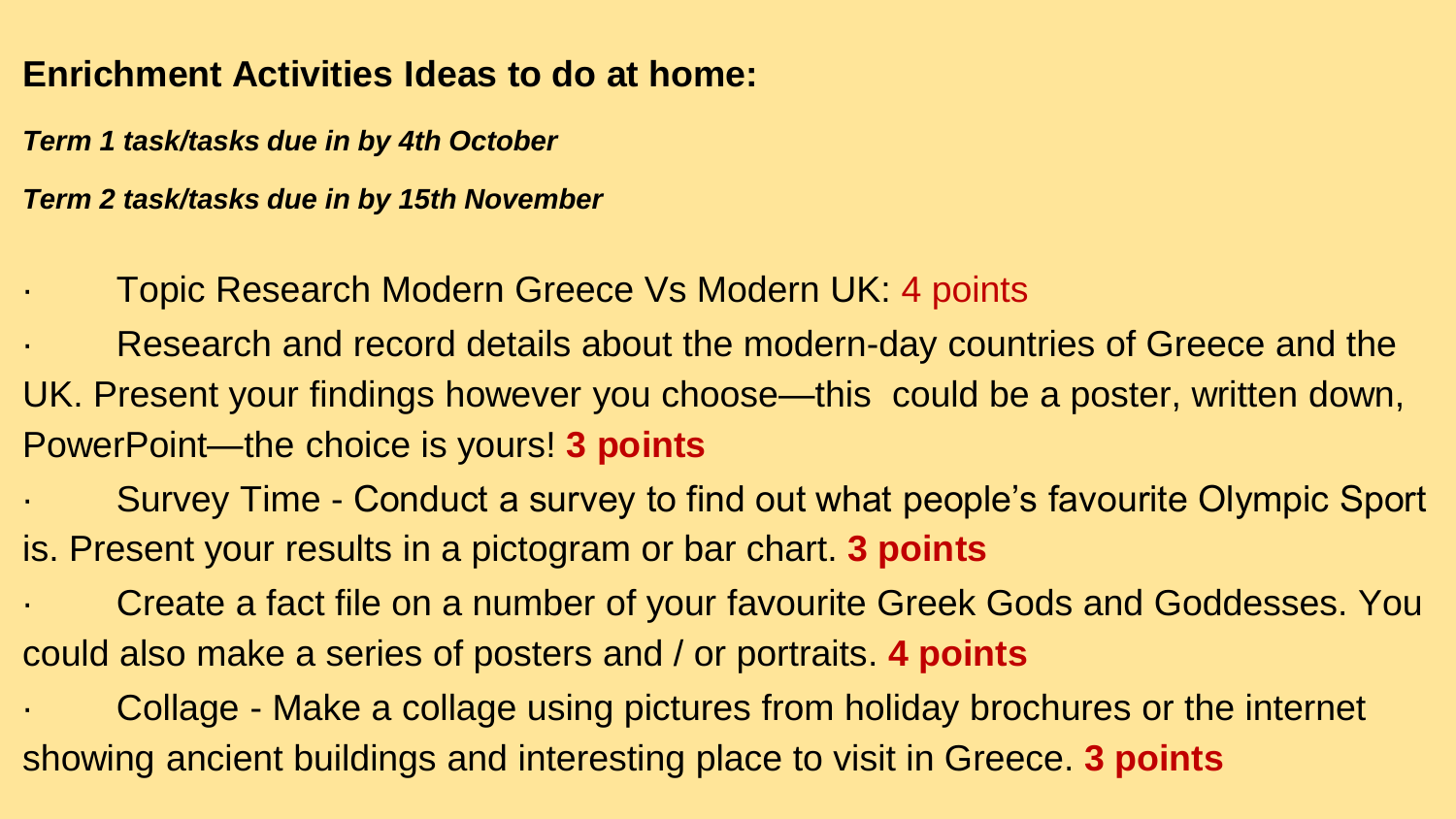### **Enrichment Activities Ideas to do at home:**

- · Make a Spartan helmet or design a shield or even make a laurel wreath. **3 points**
- · Research the food and drink that was consumed by the Ancient Greeks. **2 points**
- Cook some Greek food or a meal. Write up the recipes. Can you include a photo of your creation too? **4 points**
- Make a model of a Greek temple with an explanation of its different features. You will need to do some research in order to create an accurate temple. **5 points**
- · Write a short story or create a comic strip involving one of the Greek gods. **5 points**
- · Create and design an ancient Greek plate or a Greek pot. **3 points**
- Create your own labyrinth. It could be made of straw, string or wood. Bring it to school and challenge your friends to complete the labyrinth. **2 points**
- · Make a Trojan horse. **3 points**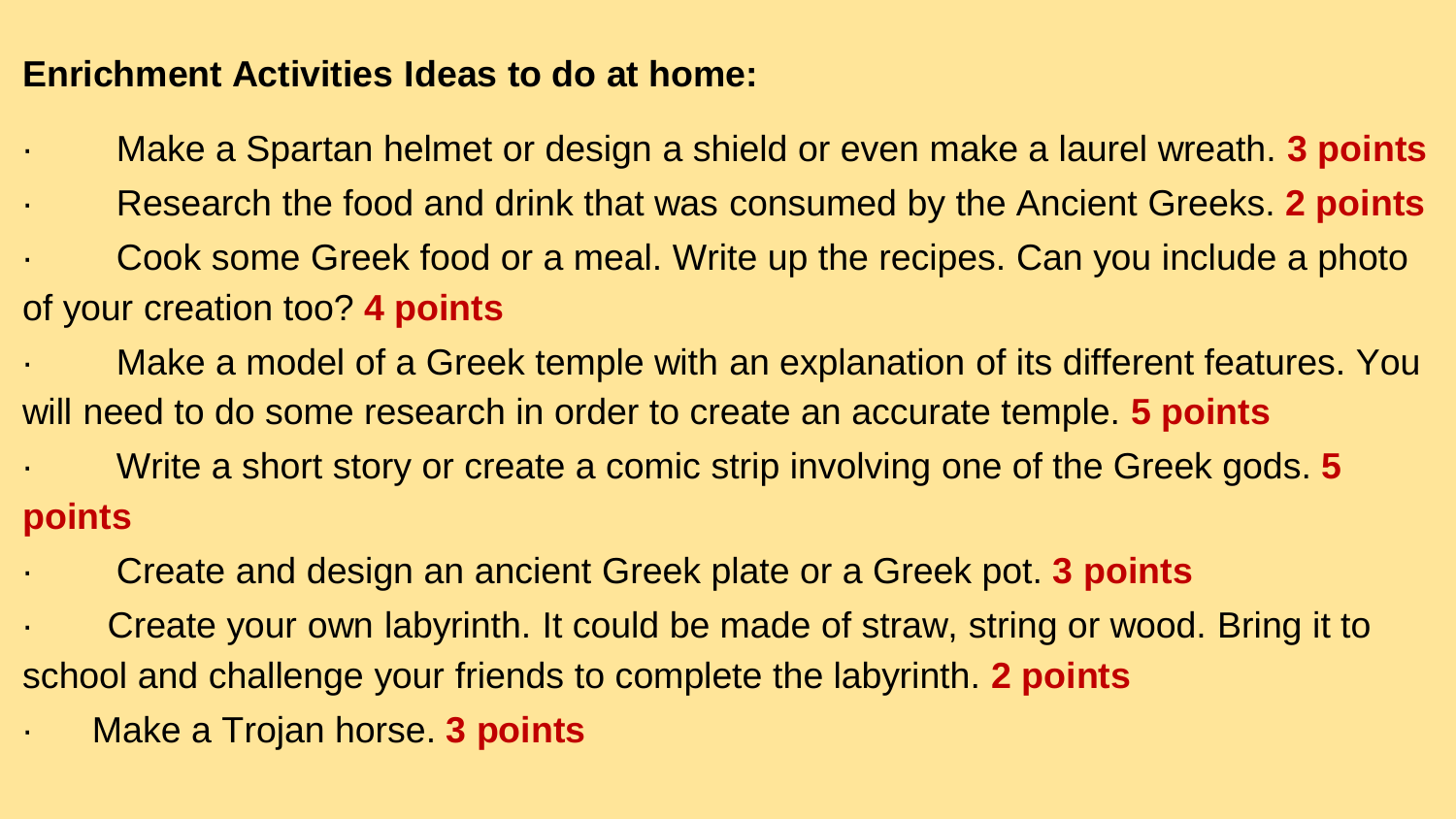#### **Recommended Reads:**

- Who Let the Gods Out? Maz Evans
- So You Think You've Got It Bad? A Kid's Life in Ancient Greece
- Greek Gods and Heroes: Meet 40 mythical immortals by Sylvie Baussier
- The Iliad and the Odyssey: Marcia Williams
- Heroes by Steven Fry
- Mission to Marathon by Geoffrey Trease
- Greek Myths by Marcia Williams
- Fleeced! An Aries Adventure by Julia Wills
- The S[artan's March Warrior Heroes by Benjamin Hulme-Cross
- Percy Jackson and the Lighning Thief by Rick Riordan

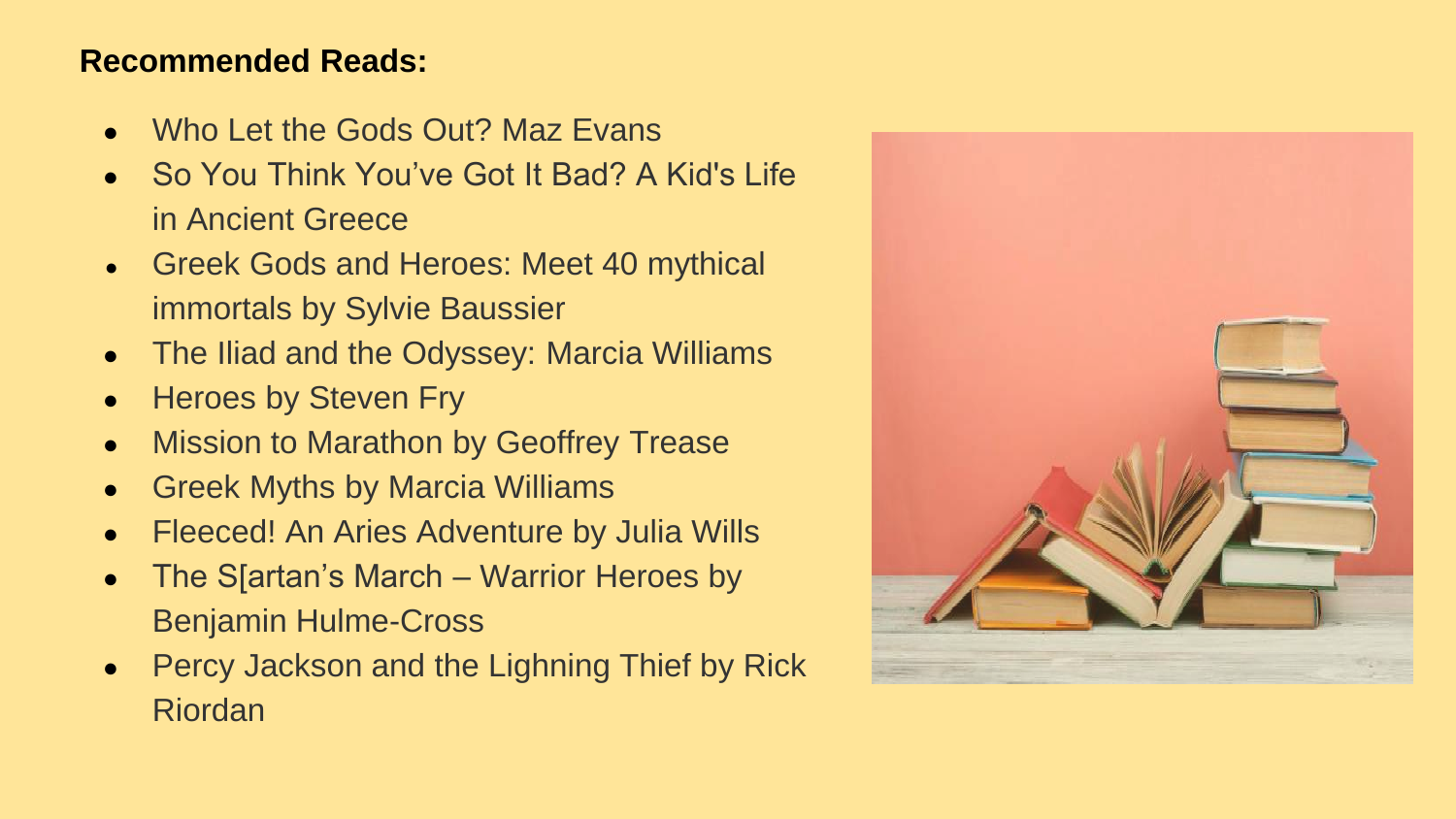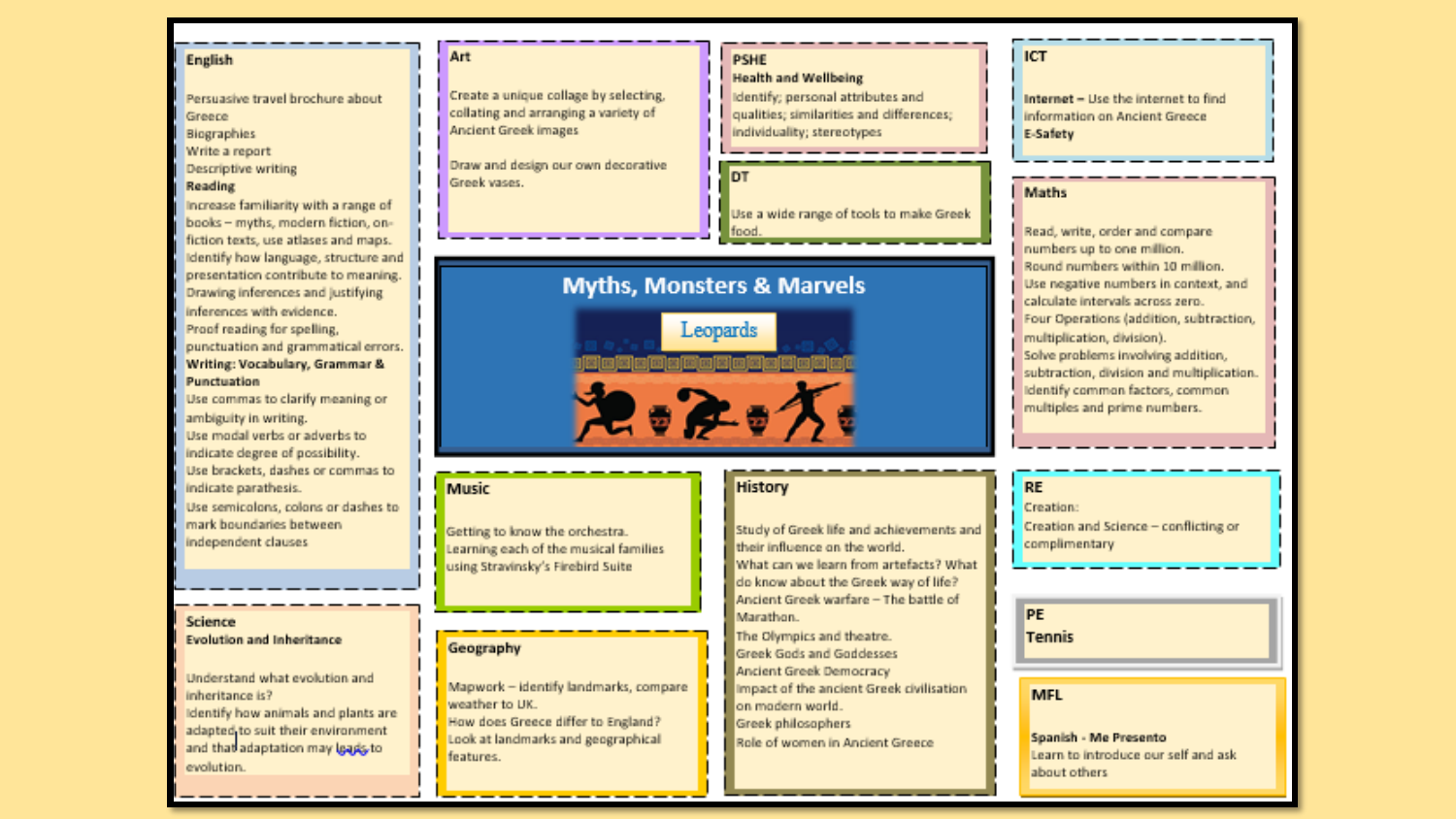#### **MYTHS, MONSTERS & MARVELS**